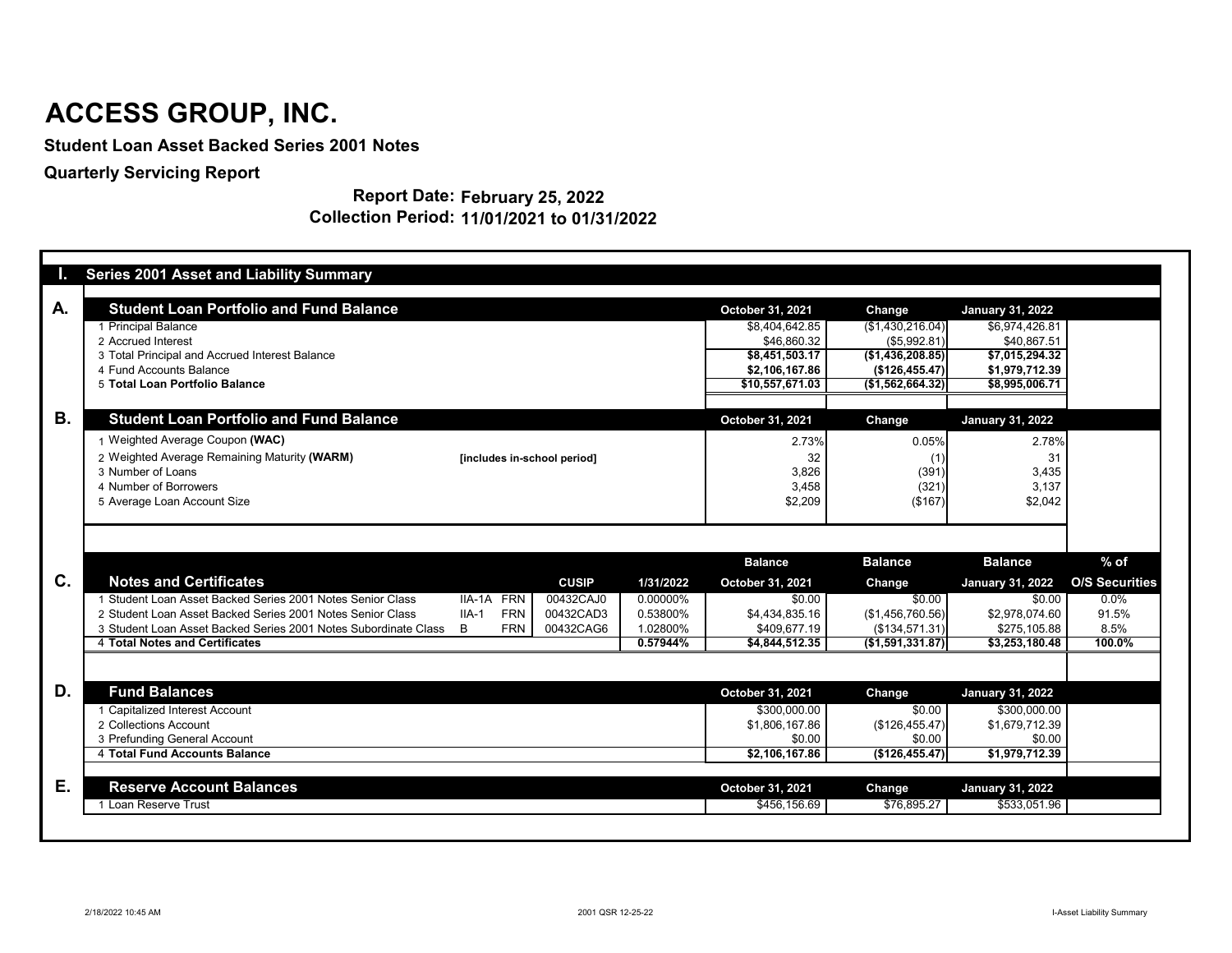#### **Student Loan Asset Backed Series 2001 Notes**

### **Quarterly Servicing Report**

#### **February 25, 2022 11/01/2021 to 01/31/2022 Report Date: Collection Period:**

| Ш. | <b>Series 2001 Transactions and Accruals</b>                                                                                                                            |                         |                           |
|----|-------------------------------------------------------------------------------------------------------------------------------------------------------------------------|-------------------------|---------------------------|
|    |                                                                                                                                                                         |                         |                           |
| А. | <b>Student Loan Cash Principal Activity</b>                                                                                                                             | <b>January 31, 2022</b> |                           |
|    | <b>Borrower Payments - Total</b><br>-1                                                                                                                                  |                         | (\$1,392,710.08)          |
|    | <b>Claim Payments</b><br>2                                                                                                                                              |                         | \$0.00                    |
|    | Refunds<br>3                                                                                                                                                            |                         | \$0.00                    |
|    | <b>Reversals</b><br>4                                                                                                                                                   |                         | \$0.00                    |
|    | 5a New Acquisitions - Principal                                                                                                                                         | \$0.00                  |                           |
|    | 5b Cancellations - Principal                                                                                                                                            | \$0.00                  |                           |
|    | 5c New Acquisitions - Sale Transfers                                                                                                                                    | \$0.00                  |                           |
|    | 5d New Acquisitions - Repurchases                                                                                                                                       | \$0.00                  |                           |
|    | New Acquisitions - Total<br>5                                                                                                                                           |                         | \$0.00                    |
|    | <b>Total Cash Principal Activity</b><br>6                                                                                                                               |                         | (\$1,392,710.08)          |
| В. |                                                                                                                                                                         |                         |                           |
|    | <b>Student Loan Non-Cash Principal Activity</b>                                                                                                                         |                         |                           |
|    | <b>Capitalized Interest</b><br>-1                                                                                                                                       |                         | \$3,332.37                |
|    | New Acquisitions/Cancellations - Fees<br>2                                                                                                                              |                         | \$0.00                    |
|    | <b>Capitalized Guarantee Fees</b><br>3                                                                                                                                  |                         | \$0.00                    |
|    | 4a Small Balance and Other Adjustments                                                                                                                                  | (\$889.01)              |                           |
|    | 4b Adjustments - Write-offs                                                                                                                                             | (\$39,949.32)           |                           |
|    | <b>Total Adjustments</b><br>4                                                                                                                                           |                         | ( \$40, 838.33)           |
|    | <b>Total Non-Cash Principal Activity</b><br>5                                                                                                                           |                         | ( \$37,505.96)            |
| C. | <b>Total Student Loan Principal Activity</b>                                                                                                                            |                         | (\$1,430,216.04)          |
| D. | <b>Student Loan Cash Interest Activity</b><br><b>Borrower Payments - Total</b><br>-1<br><b>Claim Payments</b><br>$\overline{2}$<br>3a New Acquisitions - Sale Transfers | \$0.00                  | (\$58,510.27)<br>\$0.00   |
|    | 3b New Acquisitions - Repurchases                                                                                                                                       | \$0.00                  |                           |
|    | <b>New Acquisitions</b><br>3                                                                                                                                            |                         | \$0.00                    |
|    | <b>Other Adjustments</b><br>4                                                                                                                                           |                         | \$0.00                    |
|    | <b>Total Cash Interest Activity</b><br>5                                                                                                                                |                         | $($ \$58,510.27)          |
| Е. | <b>Student Loan Non-Cash Interest Activity</b><br><b>Borrower Accruals</b><br>-1<br><b>Capitalized Interest</b><br>$\overline{2}$                                       |                         | 53,342.93<br>(\$3,332.37) |
|    | 3a Small Balance and Other Adjustments                                                                                                                                  | \$676.10                |                           |
|    | 3b Adjustments - Write-offs                                                                                                                                             | (\$732.41)              |                           |
|    | <b>Total Adjustments</b><br>3                                                                                                                                           |                         | (\$56.31)                 |
|    | Fee Accruals<br>4                                                                                                                                                       |                         | \$2,563.21                |
|    | <b>Total Non-Cash Interest Activity</b><br>5                                                                                                                            |                         | \$52,517.46               |
| F. | <b>Total Student Loan Interest Activity</b>                                                                                                                             |                         | (\$5,992.81)              |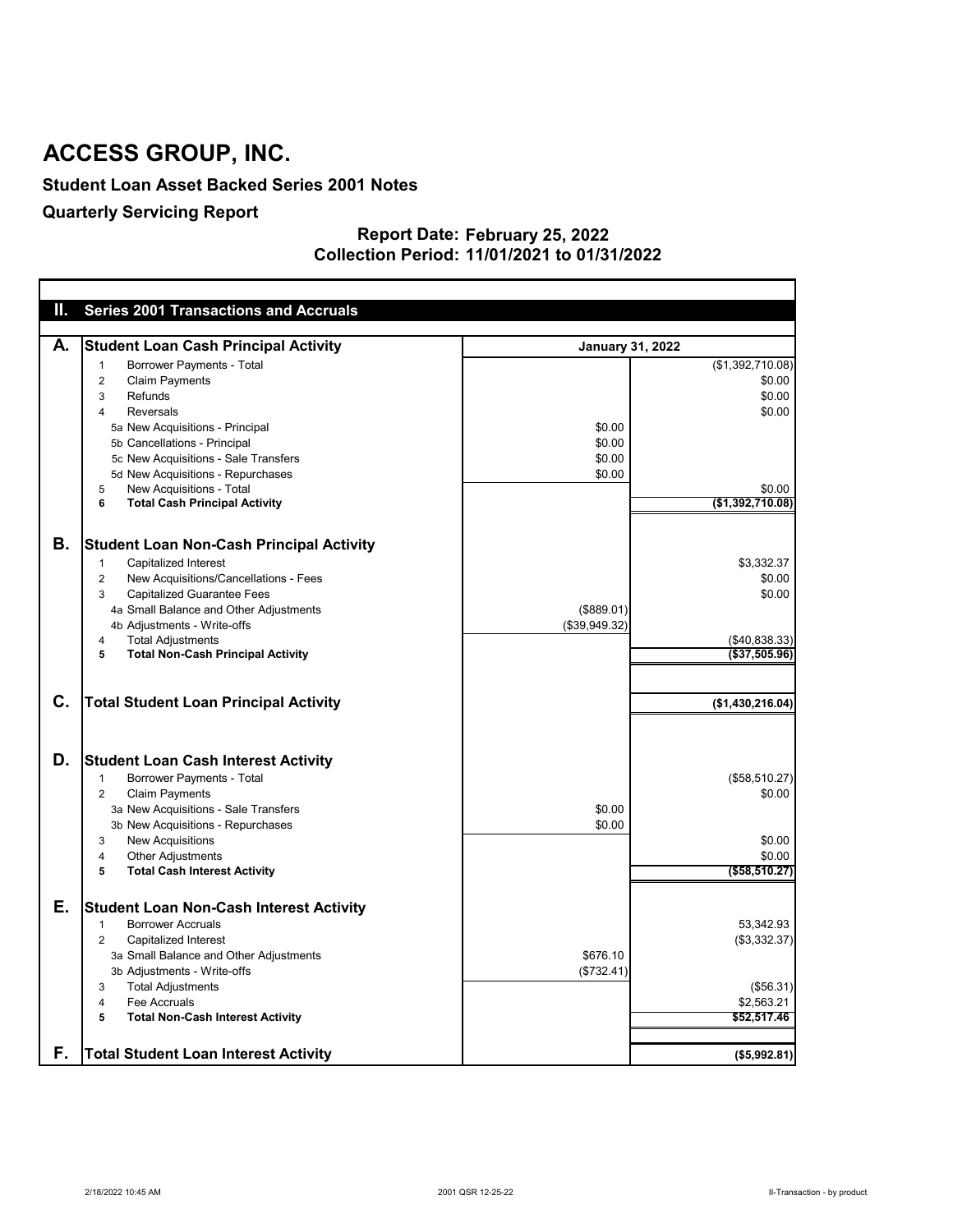**Student Loan Asset Backed Series 2001 Notes**

**Quarterly Servicing Report**

#### **Report Date: February 25, 2022 Collection Period: 11/01/2021 to 01/31/2022**

| Ш.        | <b>Series 2001 Collection Fund Activity</b>                                               |                         |                                   |                                       |
|-----------|-------------------------------------------------------------------------------------------|-------------------------|-----------------------------------|---------------------------------------|
| A.        | <b>Collection Fund</b>                                                                    | <b>January 31, 2022</b> |                                   |                                       |
|           | 1 Beginning Balance                                                                       | \$1,626,569.90          |                                   |                                       |
|           | 2 Transfers to Other Funds                                                                | (\$1,626,569.90)        |                                   |                                       |
|           | 3 Payments Received                                                                       | \$1,457,920.57          |                                   |                                       |
|           | 4 Payments Due                                                                            | \$0.00                  |                                   |                                       |
|           | 5 Guarantee Fee Payment to Loan Reserve Trust                                             | \$0.00                  |                                   |                                       |
|           | 6 Guarantee Payments of Principal                                                         | \$42,310.22             |                                   |                                       |
|           | 7 Guarantee Payments of Interest                                                          | \$640.19                |                                   |                                       |
|           | 8 Misc. Payments Received/Due                                                             | \$0.00                  |                                   |                                       |
|           | 9 Sale Proceeds/Repurchases                                                               | \$0.00                  |                                   |                                       |
|           | 10 Earnings                                                                               | \$20.69                 |                                   |                                       |
|           | 11 Recoveries                                                                             | \$5,922.98              |                                   |                                       |
|           | 12 Counterparty Swap Payments                                                             | \$0.00                  |                                   |                                       |
|           | 13 Transfers from Other Funds                                                             | \$0.00                  |                                   |                                       |
|           | 14 Ending Balance                                                                         | \$1,506,814.65          |                                   |                                       |
|           |                                                                                           |                         |                                   |                                       |
| <b>B.</b> | <b>Required Payments Under Waterfall</b>                                                  | <b>Payment</b>          | <b>Distribute from Collection</b> | <b>Transfer/Used from Other Funds</b> |
|           | 1a Administrative Allowance                                                               | \$21,011.61             | \$21,011.61                       | \$0.00                                |
|           | 1b Trustee Fees                                                                           | \$3,750.00              | \$3,750.00                        | \$0.00                                |
|           | 2 Payment of Interest Distribution Amount on Senior Notes or Senior Obligations           | \$4,050.02              | \$4,050.02                        | \$0.00                                |
|           | 3 Payment of Guarantee Fee due to Loan Reserve Trust                                      | \$0.00                  | \$0.00                            | \$0.00                                |
|           | 4 Payment of Interest Distribution Amount on Subordinate Note                             | \$714.88                | \$714.88                          | \$0.00                                |
|           | 5a Payment of Principal Distribution Amount on Senior Notes or Senior Obligations         | \$1,352,360.96          | \$1,352,360.96                    | \$0.00                                |
|           | 5b Payment of Principal Distribution Amount on Subordinate note (if no trigger in effect) | \$124,927.18            | \$124,927.18                      | \$0.00                                |
|           | 6 Payment to Group I to cover insufficient funding for clauses 1 thru 4                   | \$0.00                  | \$0.00                            | \$0.00                                |
|           | 7 Payment of Interest due Subordinate Note (Note Interest Trigger in effect)              | \$0.00                  | \$0.00                            | \$0.00                                |
|           | 8 Payment to Group I to cover insufficient funding for interest due Subordinate note      | \$0.00                  | \$0.00                            | \$0.00                                |
|           | 9 Excess to Access Group, Inc.                                                            | \$0.00                  | \$0.00                            | \$0.00                                |
|           | <b>Total Payments</b>                                                                     | \$1,506,814.65          | \$1,506,814.65                    | \$0.00                                |
|           |                                                                                           |                         |                                   |                                       |

| nsfer/Used from Other Funds |                  |
|-----------------------------|------------------|
|                             | \$0.00           |
|                             | \$0.00           |
|                             | \$0.00           |
|                             | \$0.00           |
|                             | \$0.00           |
|                             | \$0.00           |
|                             | \$0.00           |
|                             | \$0.00           |
|                             | \$0.00           |
|                             | \$0.00<br>\$0.00 |
|                             | \$0.00           |
|                             |                  |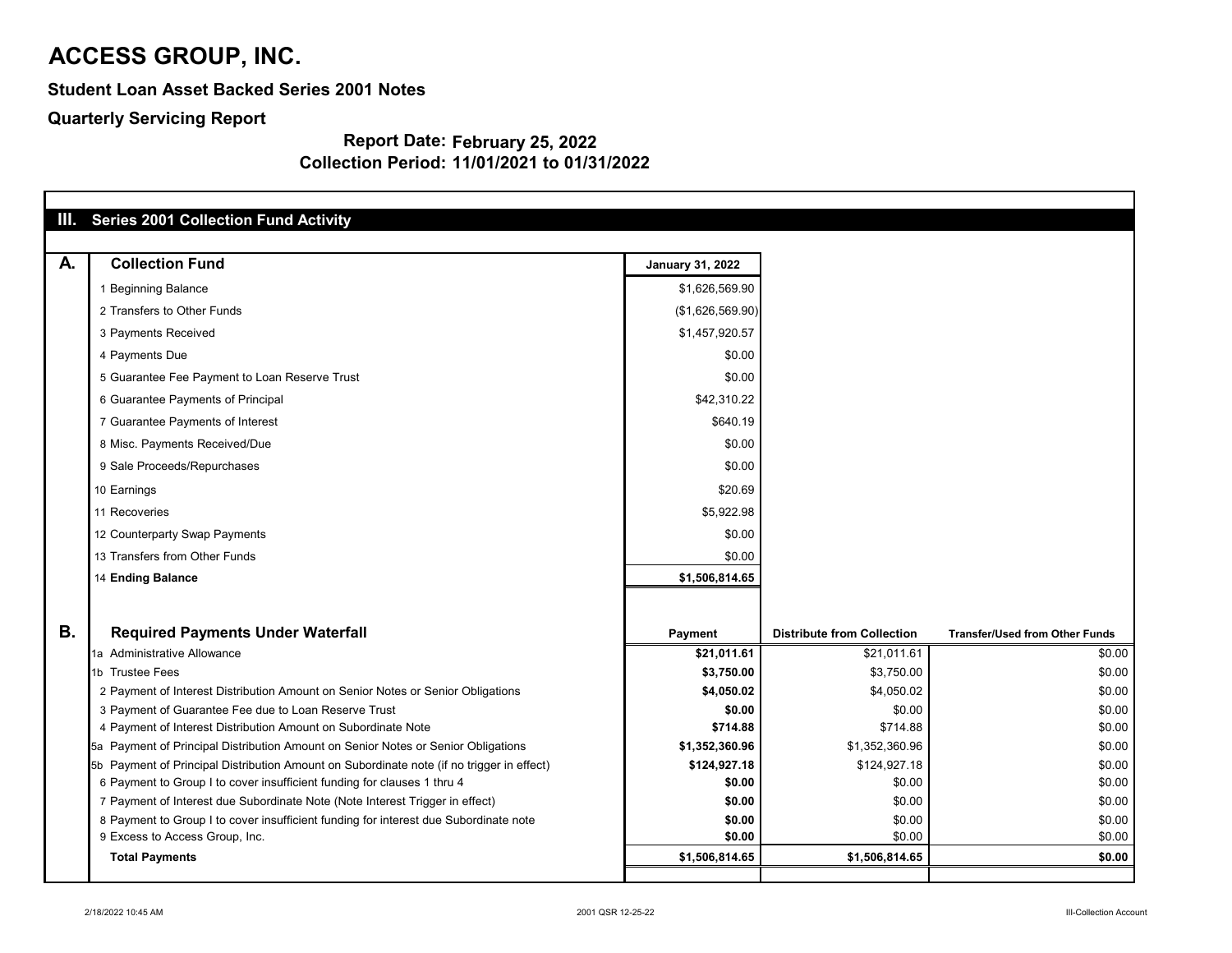**Student Loan Asset Backed Series 2001 Notes**

**Quarterly Servicing Report**

#### **Report Date: February 25, 2022 Collection Period: 11/01/2021 to 01/31/2022**

| IV.       |               | Series 2001 Notes Waterfall for Distributions                                                                                                                                                                                                                                                                                             |                                                  |                                   |                                    |
|-----------|---------------|-------------------------------------------------------------------------------------------------------------------------------------------------------------------------------------------------------------------------------------------------------------------------------------------------------------------------------------------|--------------------------------------------------|-----------------------------------|------------------------------------|
|           |               |                                                                                                                                                                                                                                                                                                                                           |                                                  | Remaining<br><b>Funds Balance</b> | <b>CAPI Account</b><br><b>Used</b> |
| A.        |               | <b>Total Available Funds (Collection Fund Account)</b>                                                                                                                                                                                                                                                                                    | \$1,506,814.65                                   | \$1,506,814.65                    | \$0.00                             |
| <b>B.</b> | First         | <b>Administration Funds</b>                                                                                                                                                                                                                                                                                                               | \$24,761.61                                      | \$1,482,053.04                    | \$0.00                             |
| C.        | Second        | Payment of Interest Distribution Amount on Senior Notes or Senior Obligations:<br>1 Student Loan Asset Backed Series 2001 Notes Senior Class IIA-1 [FRN]<br>2 Student Loan Asset Backed Series 2001 Notes Senior Class IIA-1A [FRN]<br><b>Total Interest Distribution on Senior Notes or Obligations:</b>                                 | \$4,050.02<br>\$0.00<br>\$4,050.02               | \$1,478,003.02<br>\$1,478,003.02  | \$0.00<br>\$0.00                   |
| D.        | <b>Third</b>  | <b>Payment of Guarantee Fees</b>                                                                                                                                                                                                                                                                                                          | \$0.00                                           | \$1,478,003.02                    | \$0.00                             |
| Ε.        | <b>Fourth</b> | <b>Payment of Interest Distribution Amount on Subordinate Note</b><br>1 Student Loan Asset Backed Series 2001 Notes Subordinate Class IIB [FRN]<br>Total Interest Distribution Amount on Subordinate Note                                                                                                                                 | \$714.88<br>\$714.88                             | \$1,477,288.14                    | \$0.00                             |
| F.        | <b>Fifth</b>  | Payment of Principal Distribution Amount on Senior Notes or Other Obligations<br>1 Payment of Principal Distribution Amount on Senior Notes or Senior Obligations<br>2 Payment of Principal Distribution Amount on Subordinate Note (if no trigger in effect)<br>Total Principal Distribution Amount on Senior Notes or Other Obligations | \$1,352,360.96<br>\$124,927.18<br>\$1,477,288.14 | \$124,927.18<br>\$0.00            | \$0.00<br>\$0.00                   |
| G.        | <b>Sixth</b>  | Payment to Group I to cover insufficient funding for clauses 1 thru 4                                                                                                                                                                                                                                                                     | \$0.00                                           | \$0.00                            | \$0.00                             |
| Η.        |               | Seventh   Payment of Interest due Subordinate Note (Note Interest Trigger in effect)                                                                                                                                                                                                                                                      | \$0.00                                           | \$0.00                            | \$0.00                             |
| I.        | Eighth        | Payment to Group I to cover insufficient funding for interest due Subordinate note                                                                                                                                                                                                                                                        | \$0.00                                           | \$0.00                            | \$0.00                             |
| J.        | <b>Ninth</b>  | Excess to Access Group, Inc.                                                                                                                                                                                                                                                                                                              | \$0.00                                           | \$0.00                            | \$0.00                             |
|           |               |                                                                                                                                                                                                                                                                                                                                           |                                                  |                                   |                                    |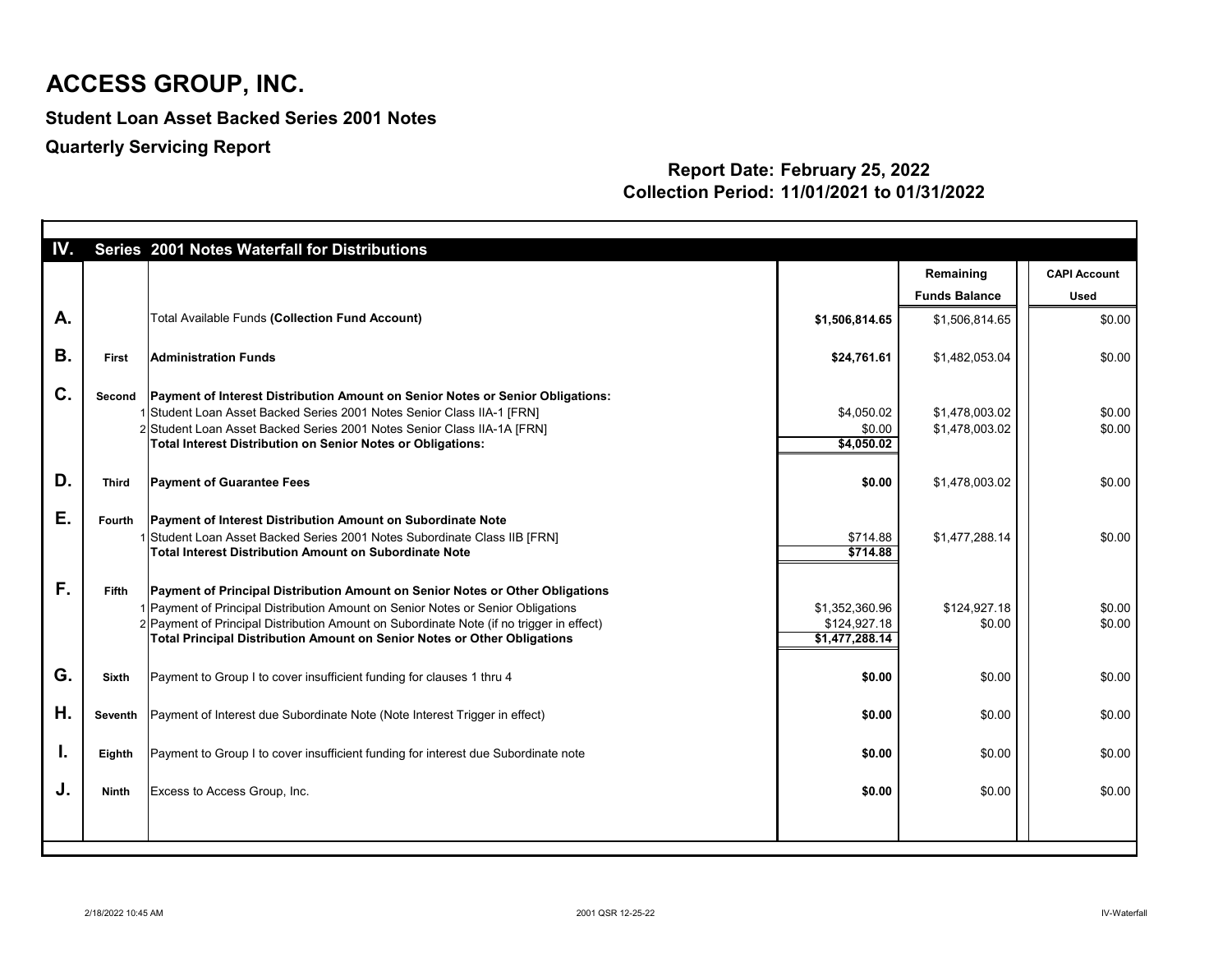**Student Loan Asset Backed Series 2001 Notes**

**Quarterly Servicing Report**

#### **Report Date: February 25, 2022 Collection Period: 11/01/2021 to 01/31/2022**

# **V. SERIES 2001 PORTFOLIO CHARACTERISTICS BY LOAN TYPE**

|           |                                         | <b>Number</b> | <b>Dollar</b>        | $%$ of           |
|-----------|-----------------------------------------|---------------|----------------------|------------------|
| A.        | <b>Loan Type Distribution:</b>          | of Loans      | \$ Amount            | <b>Portfolio</b> |
|           | 1 Bar Exam                              | 269           | \$102,473.44         | 1.47%            |
|           | 2 Business Access                       | 35            | \$42,200.64          | 0.61%            |
|           | 3 Continuing Education                  | 1             | \$2,308.58           | 0.03%            |
|           | 4 Dental Access                         | 63            | \$193,017.23         | 2.77%            |
|           | 5 Graduate Access                       | 101           | \$235,980.16         | 3.38%            |
|           | 6 Health Access                         | 81            | \$177,253.62         | 2.54%            |
|           | 7 International                         | 7             | \$134,877.26         | 1.93%            |
|           | 8 Law Access                            | 2,772         | \$5,786,962.50       | 82.97%           |
|           | 9 Medical Access                        | 47            | \$170,594.05         | 2.45%            |
|           | 10 Residency                            | 59            | \$128,759.33         | 1.85%            |
|           | 11 Total By Loan Type Distribution      | 3,435         | \$6,974,426.81       | 100.00%          |
| <b>B.</b> | <b>Borrower Status Distribution:</b>    |               |                      |                  |
|           | 1 In-School                             |               |                      | 0.14%            |
|           | 2 Grace                                 | 1<br>0        | \$9,478.00<br>\$0.00 | 0.00%            |
|           | 3 Deferment                             | 0             | \$0.00               | 0.00%            |
|           | 4 Forbearance                           | 13            | \$58,676.99          | 0.84%            |
|           | 5 Repayment                             | 3,410         | \$6,868,941.76       | 98.49%           |
|           | 6 Interim Charge-Offs                   | 11            | \$37,330.06          | 0.54%            |
|           | 7 Total By Borrower Status Distribution | 3,435         | \$6,974,426.81       | 100.00%          |
|           |                                         |               |                      |                  |
| $C_{1}$   | <b>School Type Distribution:</b>        |               |                      |                  |
|           | 1 Graduate/First Professional           | 3,435         | \$6,974,426.81       | 100.00%          |
|           | 2 Total By School Type Distribution     | 3,435         | \$6,974,426.81       | 100.00%          |
|           |                                         |               |                      |                  |
|           |                                         |               |                      |                  |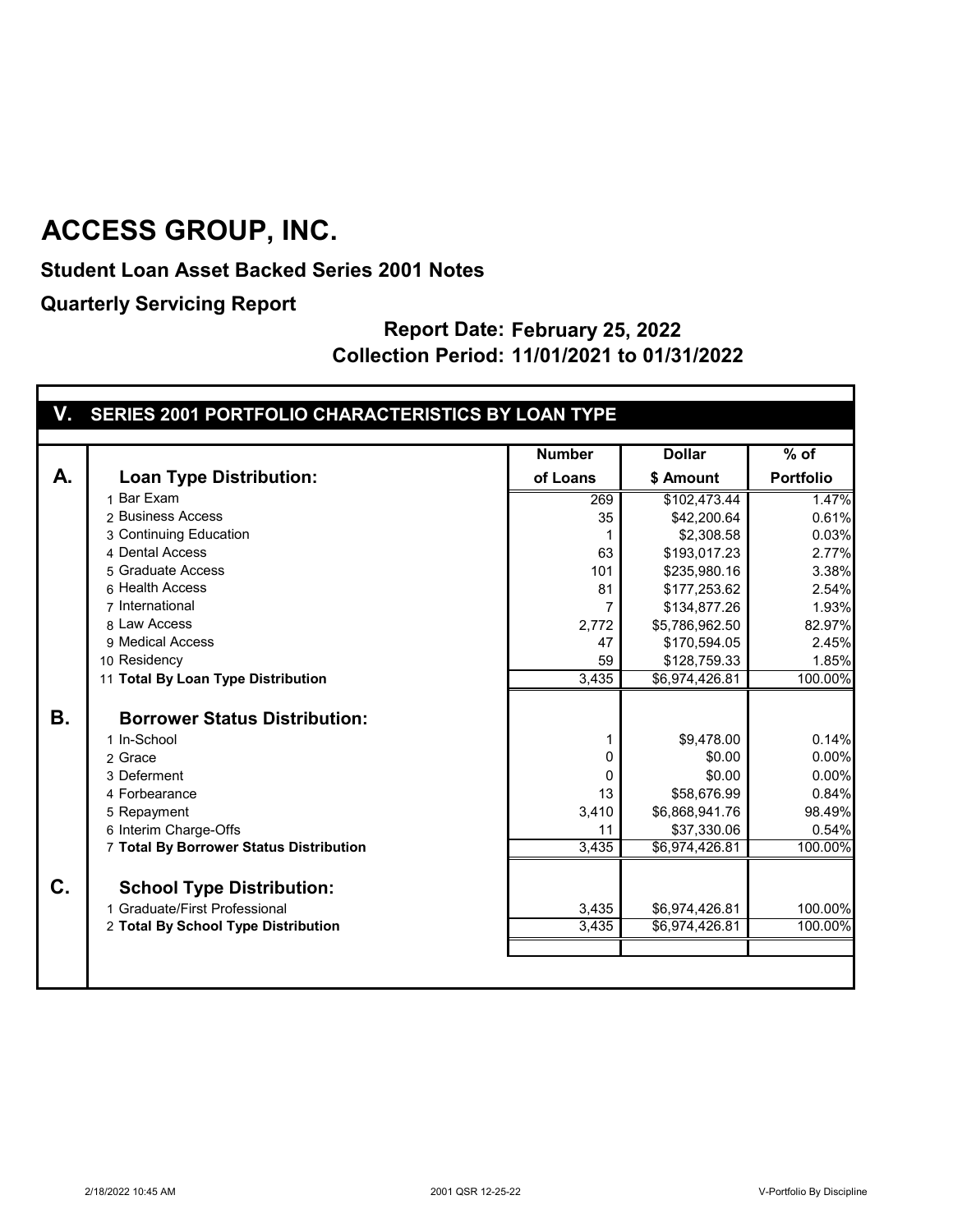#### **Student Loan Asset Backed Series 2001 Notes**

#### **Quarterly Servicing Report**

#### **Report Date: February 25, 2022 Collection Period: 11/01/2021 to 01/31/2022**

| VI. SERIES 2001 NOTES TRIGGER AND STEPDOWN                                                                                                                                                                                                                                                                                                                                                                                                                   |                                                                                                   |
|--------------------------------------------------------------------------------------------------------------------------------------------------------------------------------------------------------------------------------------------------------------------------------------------------------------------------------------------------------------------------------------------------------------------------------------------------------------|---------------------------------------------------------------------------------------------------|
|                                                                                                                                                                                                                                                                                                                                                                                                                                                              |                                                                                                   |
| <b>Subordinate Note Interest Trigger</b>                                                                                                                                                                                                                                                                                                                                                                                                                     | Triggered?                                                                                        |
| In effect from Prior Quarter? (Yes = Triggered, No = Not Triggered)                                                                                                                                                                                                                                                                                                                                                                                          | <b>NO</b>                                                                                         |
| <b>Total Notes Remaining</b>                                                                                                                                                                                                                                                                                                                                                                                                                                 | $\overline{(\$3,253,180.48)}$                                                                     |
| Add Aggregate Principal Balance Balance                                                                                                                                                                                                                                                                                                                                                                                                                      | \$6,974,426.81                                                                                    |
| Add Borrower Interest to be Capitalized                                                                                                                                                                                                                                                                                                                                                                                                                      | \$9,721.54                                                                                        |
| Add Prefunding Account Balance                                                                                                                                                                                                                                                                                                                                                                                                                               | \$0.00                                                                                            |
| Add Total Note Principal Payment Per Waterfall                                                                                                                                                                                                                                                                                                                                                                                                               | \$1,477,288.14                                                                                    |
| Add Capitalized Interest Account as of Current Distribution Date                                                                                                                                                                                                                                                                                                                                                                                             | \$300,000.00                                                                                      |
| Over / (Under) collateralization                                                                                                                                                                                                                                                                                                                                                                                                                             | \$5,508,256.01                                                                                    |
| Does Sub Note Trigger remain in effect after this Quarterly Distribution?                                                                                                                                                                                                                                                                                                                                                                                    | <b>NO</b>                                                                                         |
| Senior Notes Remaining                                                                                                                                                                                                                                                                                                                                                                                                                                       | (\$2,978,074.60)                                                                                  |
| Add Aggregate Principal Balance Balance                                                                                                                                                                                                                                                                                                                                                                                                                      | \$6,974,426.81                                                                                    |
| Add Borrower Interest to be Capitalized                                                                                                                                                                                                                                                                                                                                                                                                                      | \$9,721.54                                                                                        |
| Add Prefunding Account Balance                                                                                                                                                                                                                                                                                                                                                                                                                               | \$0.00                                                                                            |
| Add Senior Note Principal Payment Per Waterfall                                                                                                                                                                                                                                                                                                                                                                                                              | \$1,352,360.96                                                                                    |
| Add Capitalized Interest Account as of Current Distribution Date                                                                                                                                                                                                                                                                                                                                                                                             | \$300,000.00                                                                                      |
| Over / (Under) collateralization                                                                                                                                                                                                                                                                                                                                                                                                                             | \$5,658,434.71                                                                                    |
| Is Sub Note Interest Trigger in effect?                                                                                                                                                                                                                                                                                                                                                                                                                      | <b>NO</b>                                                                                         |
| <b>Step Down Date</b>                                                                                                                                                                                                                                                                                                                                                                                                                                        | Triggered?                                                                                        |
| If Senior Notes are \$0 (Yes = Triggered, No = Not Triggered)                                                                                                                                                                                                                                                                                                                                                                                                | <b>NO</b>                                                                                         |
| Fifth Anniversary achieved? (Yes = Triggered, No = Not Triggered)                                                                                                                                                                                                                                                                                                                                                                                            | <b>YES</b>                                                                                        |
| Step Down Date in Effect? (Yes = Triggered, No = Not Triggered)                                                                                                                                                                                                                                                                                                                                                                                              | <b>YES</b>                                                                                        |
| <b>Cumulative Default Ratio Trigger</b><br><b>Actual Cumulative Default Ratio</b><br>Cumulative default ratio trigger<br>Cumulative default ratio exceeded (Yes = Triggered, No = Not Triggered)<br><b>Subordinate Note Principal Trigger</b><br>Subordinate Note Interest Trigger Occurred? (Yes = Triggered, No = Not Triggered)<br>Cumulative Default Trigger Occurred? (Yes = Triggered, No = Not Triggered)<br>Is Sub Note Principal Trigger in effect? | 13.75%<br>Triggered if > 17.00%<br><b>NO</b><br>Triggered?<br><b>NO</b><br><b>NO</b><br><b>NO</b> |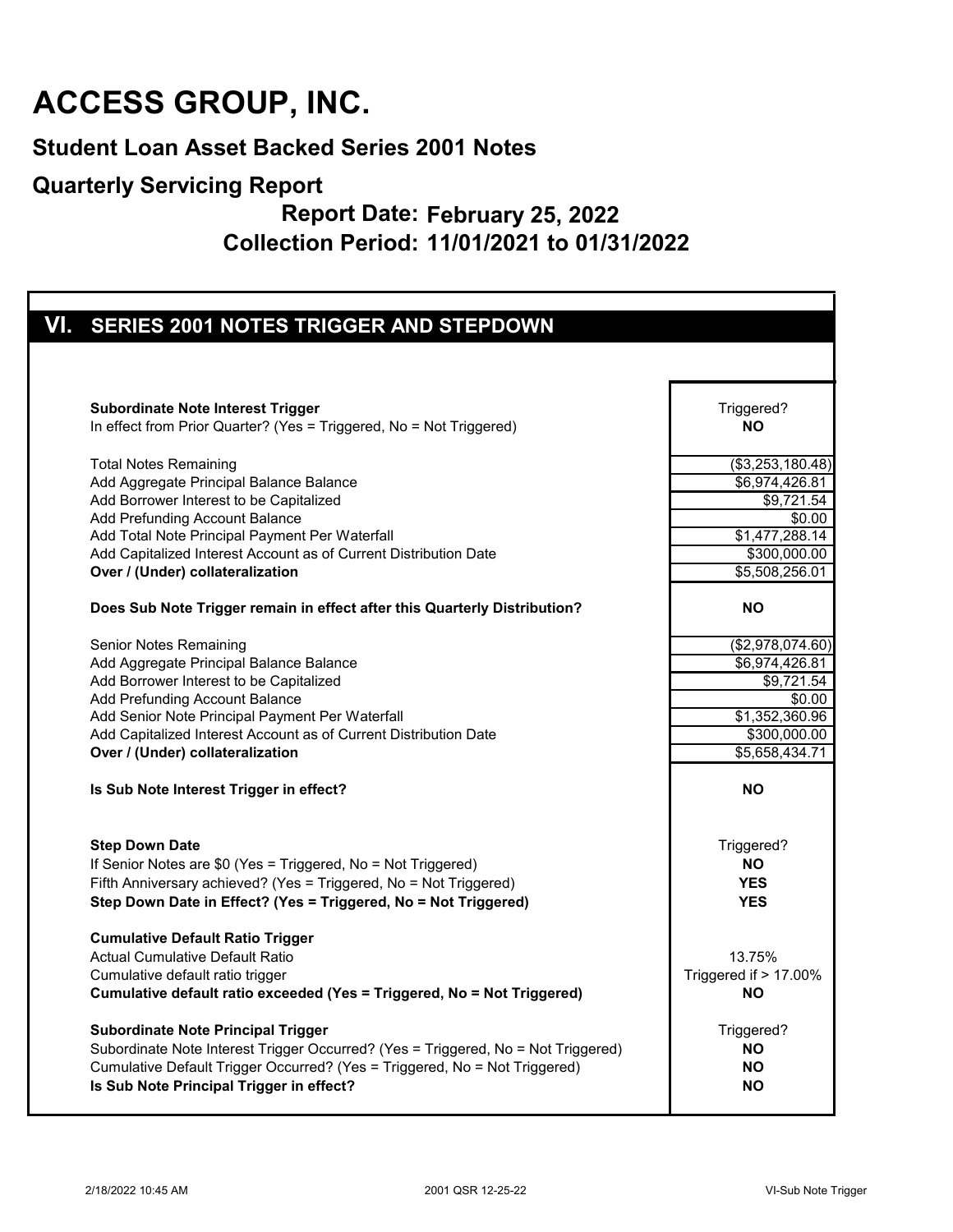### **Student Loan Asset Backed Series 2001 Notes**

#### **Quarterly Servicing Report**

#### **Report Date: February 25, 2022 Collection Period: 11/01/2021 to 01/31/2022**

| VII. | Series 2001 Notes Portfolio Summary Report     |             |
|------|------------------------------------------------|-------------|
|      |                                                |             |
| А.   | 1 ABS Notes Outstanding                        | \$3,253,180 |
| В.   | 1 Total Principal Balance                      | \$6,974,427 |
|      | 2 Total Fund Accounts Balance                  | \$1,979,712 |
|      | 3 Total Principal and Accrued Interest Balance | \$7,015,294 |
|      | 4 Number of Loans                              | 3,435       |
|      | 5 Number of Borrowers                          | 3,137       |
| C.   | 1 Borrower Payments- Principal                 | \$1,392,710 |
|      | 2 Borrower Payments- Interest                  | \$58,510    |
| D.   | 1 Necessary Funds Transfer to Meet Obligations | \$0         |
|      | 2 Administration Fees                          | \$21,012    |
|      |                                                |             |
|      | 3 Cash Release to Access Group, Inc.           | \$0         |
| Е.   | 1 Loan Reserve Trust                           | \$533,052   |
|      | 2 Weighted Average Coupon (WAC)                | 2.78%       |
|      | 3 Weighted Average Remaining Maturity (WARM)   | 31          |
| F.   | 1 Senior Notes Outstanding                     | \$2,978,075 |
|      | 2 Subordinate Notes Outstanding                | \$275,106   |
|      | 3 Senior Notes Principal Distribution          | \$1,456,761 |
|      | 4 Subordinate Notes Principal Distribution     | \$134,571   |
|      | 5 Senior Asset Percentage                      | 302.00%     |
|      | 6 Senior Subordinate Asset Percentage          | 276.46%     |
|      |                                                |             |
|      |                                                |             |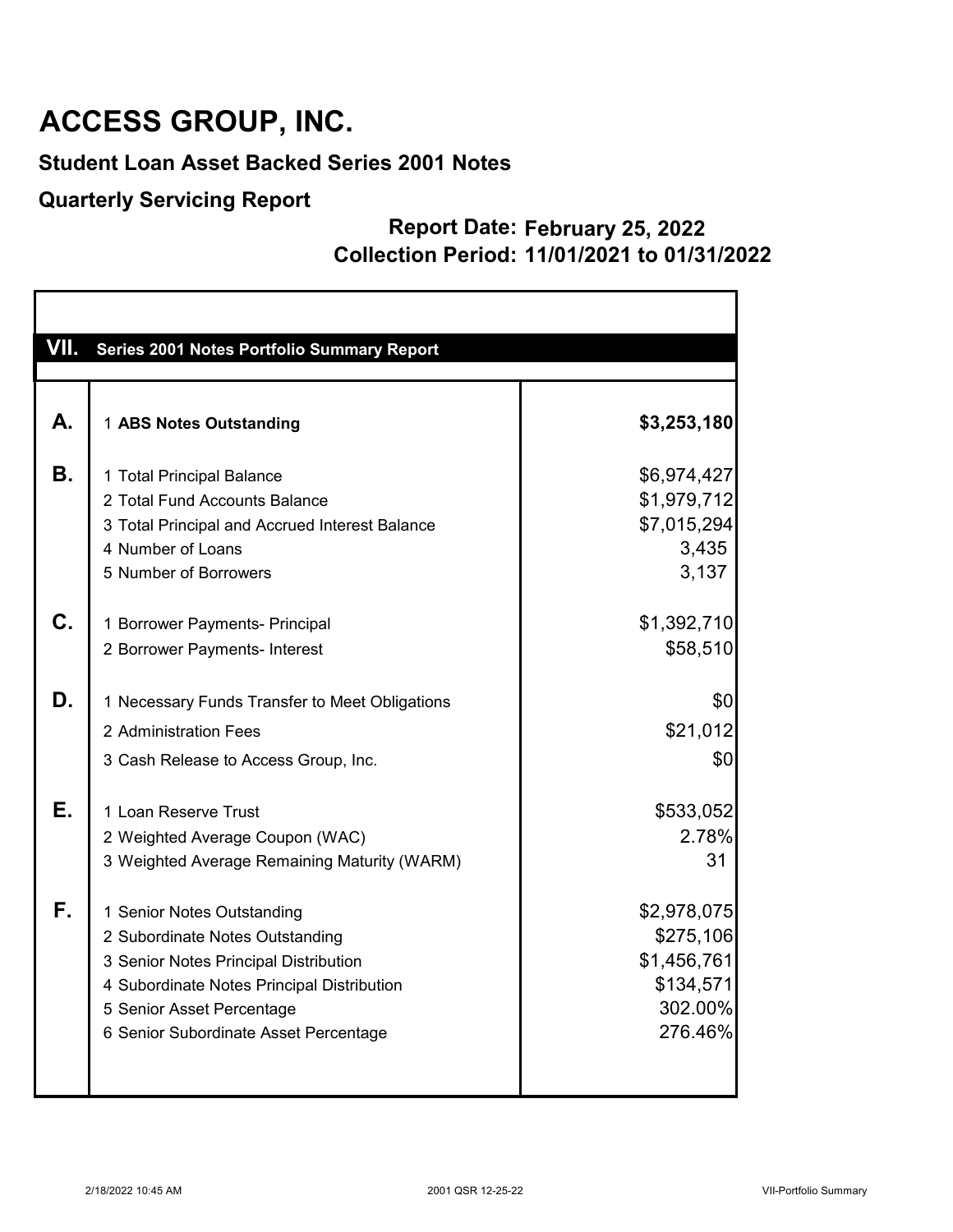**Student Loan Asset Backed Series 2001 Notes**

#### **Quarterly Servicing Report**

**Report Date: February 25, 2022**

**Collection Period: 11/01/2021 to 01/31/2022**

|           | VIII. Series 2001 Portfolio Status By Loan Type |            |                              |                |  |  |  |
|-----------|-------------------------------------------------|------------|------------------------------|----------------|--|--|--|
|           | <b>Status</b>                                   | # of Loans | Amount (\$)                  | Percentage (%) |  |  |  |
|           | <b>INTERIM:</b>                                 |            | <b>Includes Accrued Int.</b> |                |  |  |  |
| А.        | In-School                                       |            |                              |                |  |  |  |
|           | Current                                         | 1          | \$18,455.14                  | 0.26%          |  |  |  |
| <b>B.</b> |                                                 |            |                              |                |  |  |  |
|           | <b>Grace</b><br>Current                         | 0          | \$0.00                       | 0.00%          |  |  |  |
| C.        | <b>TOTAL INTERIM</b>                            | 1          | \$18,455.14                  | 0.26%          |  |  |  |
| D.        | <b>REPAYMENT:</b><br><b>Active</b>              |            |                              |                |  |  |  |
|           | Current                                         | 3,078      | \$5,971,923.14               | 85.13%         |  |  |  |
|           | 1-29 Days Delinquent                            | 245        | \$583,393.42                 | 8.32%          |  |  |  |
|           | 30-59 Days Delinquent<br>60-89 Days Delinquent  | 43<br>18   | \$136,990.21<br>\$47,896.31  | 1.95%<br>0.68% |  |  |  |
|           | 90-119 Days Delinquent                          | 12         | \$122,885.23                 | 1.75%          |  |  |  |
|           | 120-149 Days Delinquent                         | 8          | \$17,112.03                  | 0.24%          |  |  |  |
|           | 150-179 Days Delinquent                         | 6          | \$18,314.38                  | 0.26%          |  |  |  |
|           | > 180 Days Delinquent                           | 0          | \$0.00                       | 0.00%          |  |  |  |
| Е.        | Deferment:                                      |            |                              |                |  |  |  |
|           | Current                                         | 0          | \$0.00                       | 0.00%          |  |  |  |
| F.        | <b>Forbearance:</b>                             |            |                              |                |  |  |  |
|           | Current                                         | 13         | \$59,423.58                  | 0.85%          |  |  |  |
| G.        | Interim Charge-Offs                             | 11         | \$38,900.88                  | 0.55%          |  |  |  |
| Н.        | <b>TOTAL REPAYMENT</b>                          | 3,434      | \$6,996,839.18               | 99.74%         |  |  |  |
|           |                                                 |            |                              |                |  |  |  |
| I.        | <b>TOTAL PORTFOLIO</b>                          | 3,435      | \$7,015,294.32               | 100.00%        |  |  |  |
|           |                                                 |            |                              |                |  |  |  |